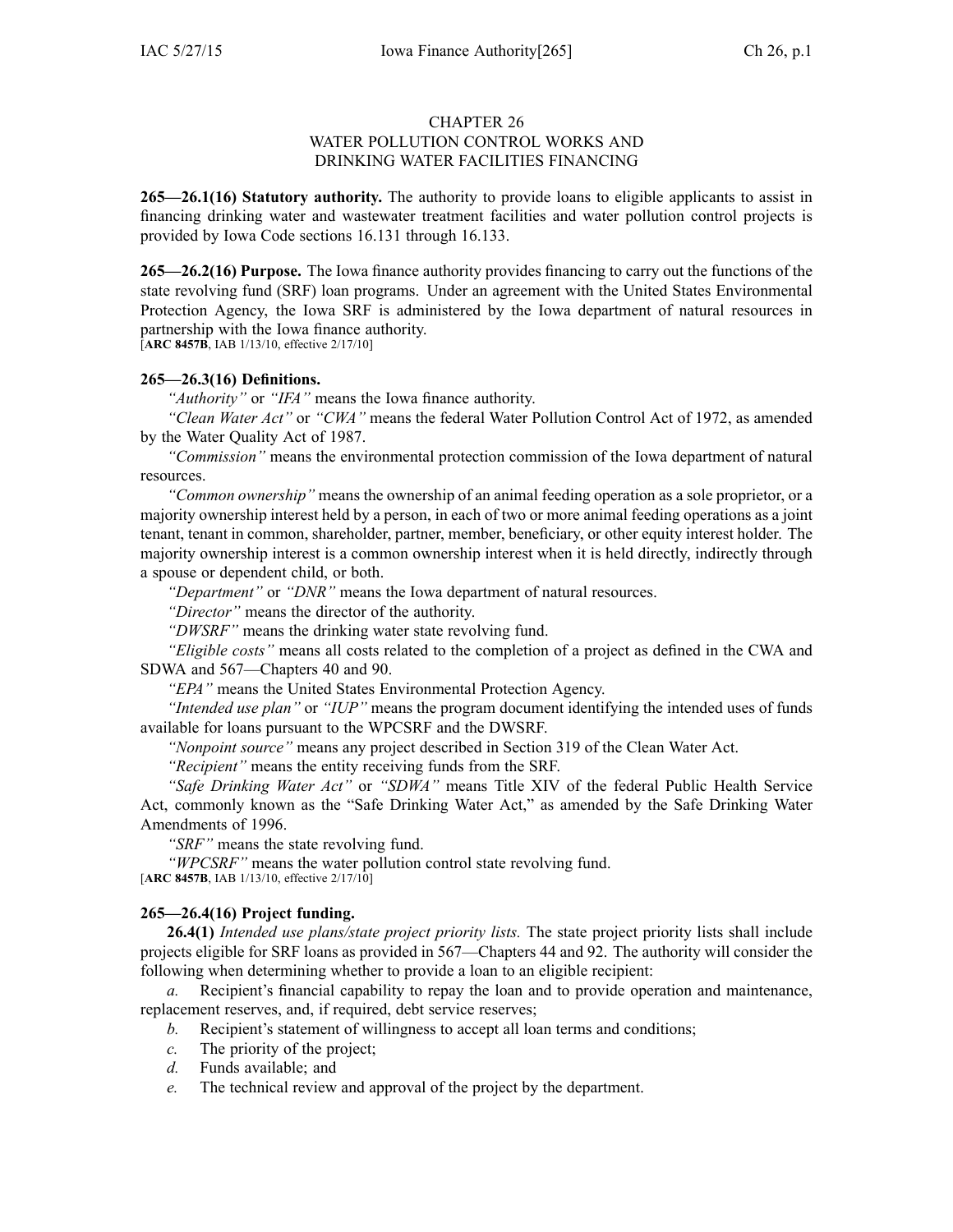**26.4(2)** *Phased or segmented projects.* Loan funds for future portions of phased or segmented projects cannot be ensured, although subsequent segments of <sup>a</sup> project which has been awarded financial assistance will receive priority over other new projects. Loans made for separate phases or segments of <sup>a</sup> project will be administered separately.

**26.4(3)** *Loan adjustments.* Loan amounts may be adjusted to reflect eligible costs.

**26.4(4)** *Recipient record keeping.* The recipient shall maintain records that document all costs associated with the project. Moneys from the SRF and those contributed by the recipient shall be accounted for separately. Accounting procedures shall conform to generally accepted governmen<sup>t</sup> accounting standards. The recipient shall agree to provide access to these records to the department, the authority, the state auditor, the state or EPA, and the Office of the Inspector General at the EPA. The recipient shall retain such records and documents for inspection and audit purposes for <sup>a</sup> period of three years from the date of the final loan payment.

**26.4(5)** *Site access.* The recipient shall agree to provide the department and the department's agen<sup>t</sup> access to the project site at all times to verify that the loan funds are being used for the intended purpose and that the construction work meets all applicable state and federal requirements. Recipients shall also agree to provide the department periodic access to the project site for the duration of the loan to ensure that the project is being operated and maintained as designed.

**26.4(6)** *Cross-cutting laws.* Other federal and state statutes and programs may affect an SRF project. Loan agreements will include an assurance that <sup>a</sup> recipient will comply with all applicable federal and state requirements.

### **265—26.5(16) WPCSRF/DWSRF infrastructure construction loans.**

**26.5(1)** *Loan agreements.* The authority will prepare <sup>a</sup> loan agreemen<sup>t</sup> when the application has been determined to be in compliance with the requirements of the CWA/SDWA and applicable state rules for SRF funding. The loan shall be accompanied by an enforceability opinion in <sup>a</sup> form acceptable to the authority and, if applicable, <sup>a</sup> bond counsel opinion as to the status of interest on the obligation, in <sup>a</sup> form acceptable to the authority. A copy of the current form of the loan agreemen<sup>t</sup> shall be provided to the applicant upon request.

**26.5(2)** *Loan rates and terms.* Loan terms for point source projects shall include the following:

*a. Interest rates.* Loan interest rates shall be established in the IUP and shall be established by taking into account factors including, but not limited to, the following:

- (1) Interest rate cost of funds to the SRF;
- (2) Availability of other SRF funds;
- (3) Prevailing market interest rates of comparable non-SRF loans; and
- (4) Long-term SRF viability.

*b. Loan initiation fee.* The loan initiation fee shall be established in the IUP. The fee shall be payable on the closing date of the loan agreement.

*c. Annual loan servicing fee.* The annual loan servicing fee shall be established in the IUP.

*d. Revenue pledge.* The recipient shall establish sufficient revenue sources that are acceptable to the director for the repaymen<sup>t</sup> of the loan. To ensure repaymen<sup>t</sup> of obligations according to the terms of the loan agreement, the recipient shall agree to impose, collect, and increase, if necessary, user charges, taxes, or other dedicated revenue sources identified for the loan repaymen<sup>t</sup> in order to maintain annual net revenues at <sup>a</sup> level equal to at least 110 percen<sup>t</sup> of the amount necessary to pay debt service on all revenue obligations during the next fiscal year, provided, however, that, at the discretion of the director, the authority may allow other revenue sources and coverage of less than 110 percen<sup>t</sup> as security. In case of loan default, the authority shall have authority to require revenue adjustment, through the manner described above, to collect delinquent loan payments.

*e. Security.* The loan shall be secured by <sup>a</sup> first lien upon the dedicated source of repaymen<sup>t</sup> which may rank on <sup>a</sup> parity basis with other obligations. The dedicated source of repaymen<sup>t</sup> is expected to be the net revenues of the recipient's system and the loan is expected to be secured by <sup>a</sup> first lien on said net revenues. Loans secured by revenues of <sup>a</sup> system may rank on <sup>a</sup> parity basis with other outstanding obligations or, with the approval of the director, may be subordinate in right of paymen<sup>t</sup> to the recipient's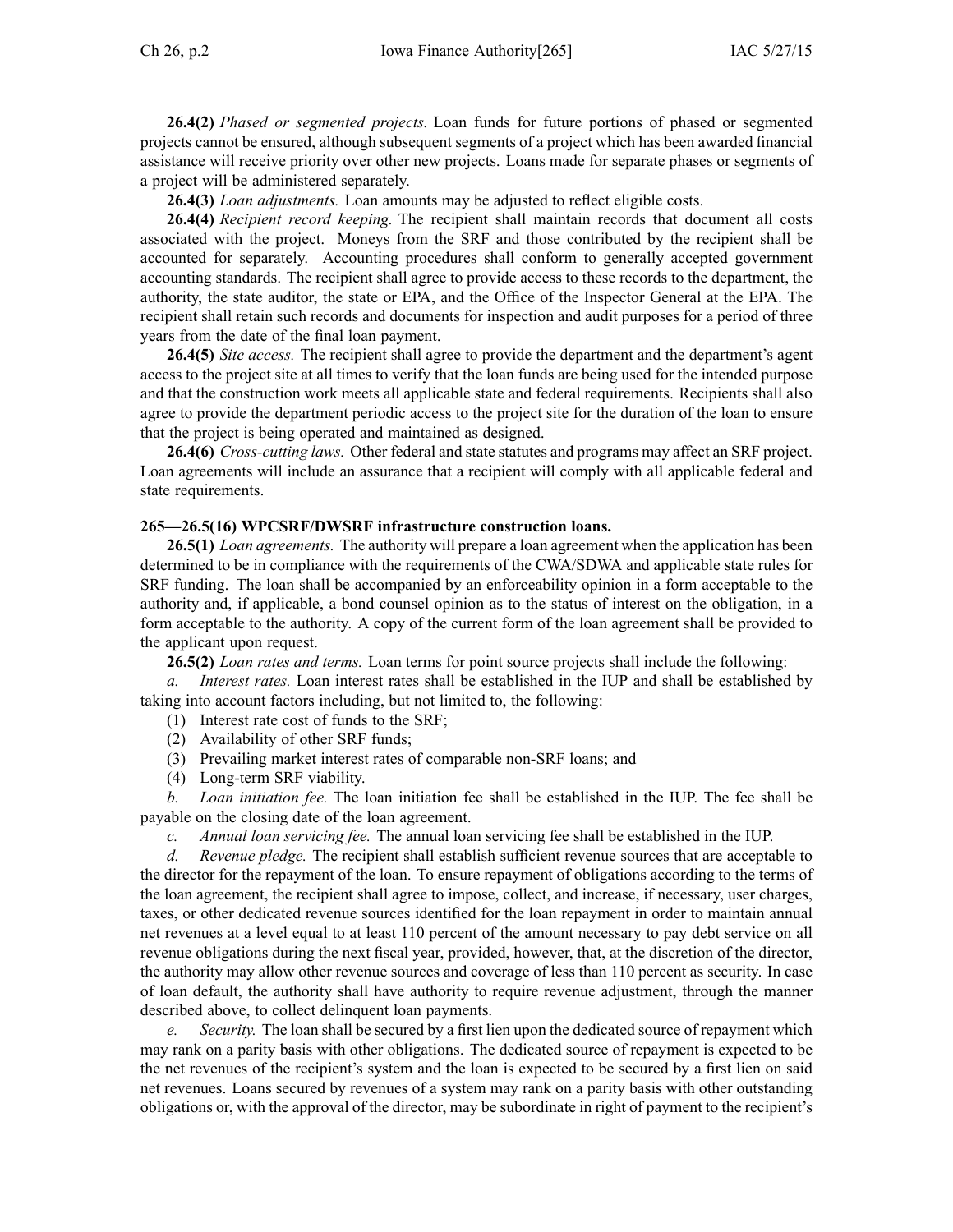other outstanding revenue obligations. Loans may also be secured by <sup>a</sup> general obligation of the recipient through the provision for <sup>a</sup> levy of taxes to repay the loan.

*f. Construction paymen<sup>t</sup> schedules.* An estimated construction drawdown schedule provided by the recipient shall be par<sup>t</sup> of the loan agreement.

**26.5(3)** *Loan commitments.* A loan agreemen<sup>t</sup> shall be <sup>a</sup> binding commitment of the recipient.

**26.5(4)** *Purpose of payments.* The recipient shall use the proceeds of the WPCSRF/DWSRF loan solely for the purpose of funding the approved project.

**26.5(5)** *Costs.* All eligible costs must be documented to the satisfaction of the authority and the department before proceeds of the loan will be disbursed.

**26.5(6)** *Loan amount and repaymen<sup>t</sup> period.* All loans shall be made contingent on the availability of funds, the maximum loan term will be that allowed by EPA, and repaymen<sup>t</sup> of the loan must begin no later than one year after the project is completed or by the date specified in the loan agreement.

**26.5(7)** *Prepayment.* The loan may be prepaid, in whole or in part, on any date with the prior written consent of the authority.

[**ARC 8457B**, IAB 1/13/10, effective 2/17/10; **ARC 0245C**, IAB 8/8/12, effective 7/12/12; **ARC 0431C**, IAB 10/31/12, effective  $12/5/12$ ]

### **265—26.6(16) Planning and design loans.**

**26.6(1)** *Timing of loan.* Prior to <sup>a</sup> recipient's execution of <sup>a</sup> loan agreemen<sup>t</sup> for project construction, funds may be loaned to the recipient to pay for initial eligible costs, including the cost of facility planning and design engineering.

**26.6(2)** *Duration.* Planning and design loans may not have <sup>a</sup> duration of longer than three yearsfrom their date of execution, unless the director provides written consent to <sup>a</sup> longer term.

**26.6(3)** *Interest rate.* The interest rate will be that rate specified in the most recent IUP.

**26.6(4)** *Rollover to construction loan.* All funds borrowed by the recipient as <sup>a</sup> planning and design loan may be financed as <sup>a</sup> par<sup>t</sup> of <sup>a</sup> construction loan agreemen<sup>t</sup> upon expiration of the term of the planning and design loan.

**26.6(5)** *Repayment.* If the recipient does not execute an SRF construction loan, the planning and design loan shall be paid in full at the end of the three-year term, unless the loan term is extended by written consent of the director.

[**ARC 8079B**, IAB 8/26/09, effective 8/7/09]

#### **265—26.7(16) Disadvantaged community status.**

**26.7(1)** *Criteria for disadvantaged community status.* The authority, in conjunction with the department, may develop criteria to determine disadvantaged community status. Factors included in the criteria include, but are not limited to, the community's median household income and target user charges. Criteria to determine disadvantaged community status shall be established in the IUP.

**26.7(2)** *Interest rate.* Interest rates for disadvantaged communities shall be established in the IUP. [**ARC 8457B**, IAB 1/13/10, effective 2/17/10]

#### **265—26.8(16) WPCSRF nonpoint source set-aside loan programs.**

**26.8(1)** *Nonpoint source loan assistance.* Loan assistance for nonpoint source projects shall be in the form of low-interest loans or through linked deposits or loan participations through participating lending institutions.

**26.8(2)** *Application for loan assistance.* Application for loan assistance may be made at any participating lending institution or submitted to the authority or the authority's agent, as applicable. A list of participating lending institutions will be made available by the authority, financial agen<sup>t</sup> or other entity that the authority may use to administer this program. Application for loan assistance shall be made on forms provided by the authority or its agent.

**26.8(3)** *Project approval.* Each project must be approved by the appropriate environmental or conservation agency as determined by the department.

**26.8(4)** *Loan approval.* For linked deposit programs, the participating lending institution shall, upon receipt of <sup>a</sup> completed loan application form, either approve or deny the loan in accordance with the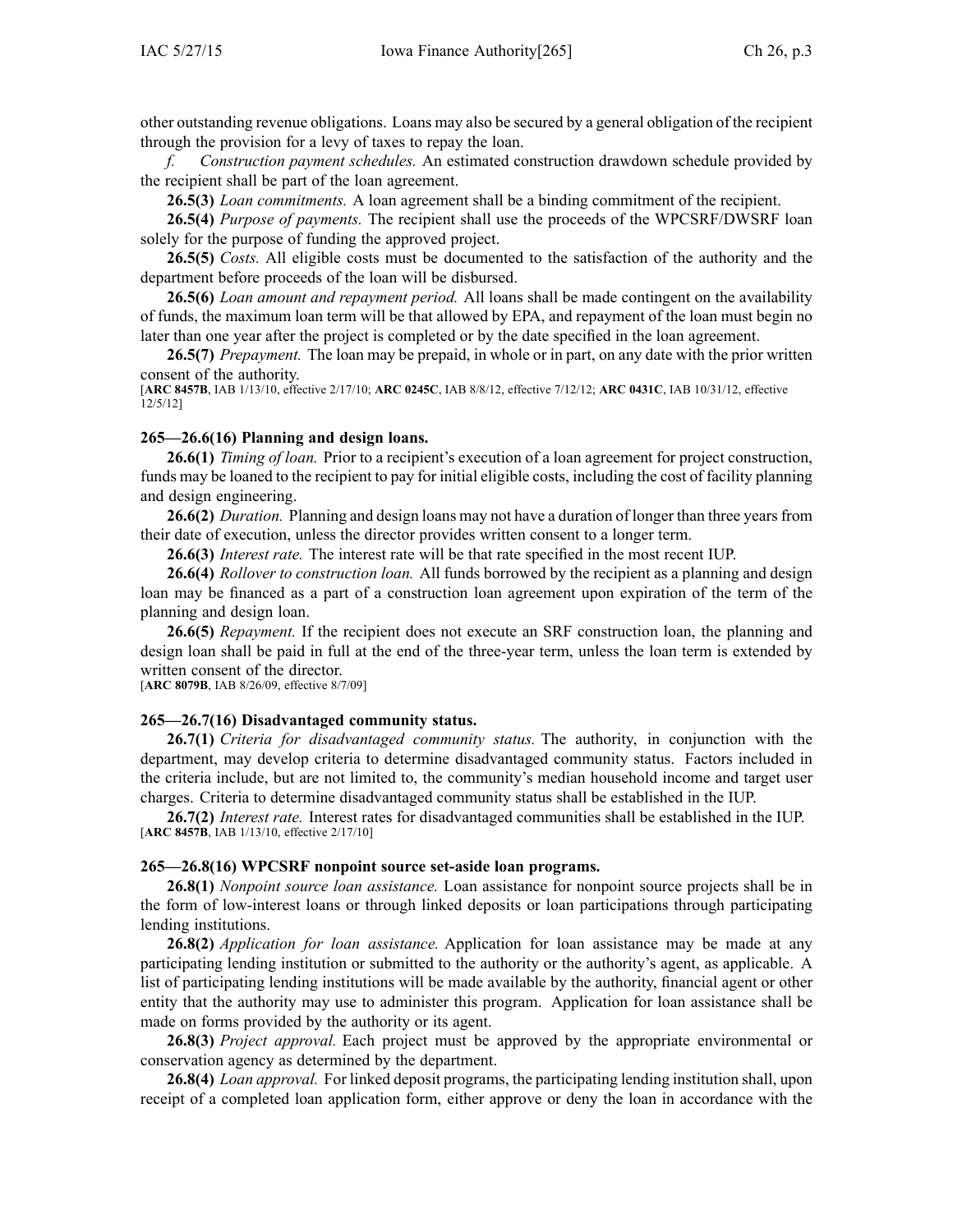program requirements. If the loan is approved, the lending institution shall notify the authority or its agen<sup>t</sup> in order to reserve funds in that amount to ensure that funds are available at the time of disbursement. If the loan is denied, the lending institution shall notify the loan applicant, clearly stating the reasons for the loan denial. For low-interest loans with the authority, the authority, or its agent, shall notify the applicant of the loan approval or denial.

**26.8(5)** *Availability of funds.* Before acting on <sup>a</sup> loan application, the lending institution shall ensure that adequate funds are available for the project and that the completed project has been inspected and approved by the appropriate environmental or conservation agency as determined by the department.

**26.8(6)** *Property transfer.* In the event of property transfer from the applicant to another person or entity during the repaymen<sup>t</sup> period specified in the loan agreement, the balance of the loan shall be immediately due in full.

**26.8(7)** *Loan amount and period.* All loans shall be made contingent on the availability of funds in the applicable fund or set-aside program as indicated in the IUP. The minimum and maximum loan amounts that will be considered are dependent on project type and are set forth as follows:

| Type of Project                               | Type of<br>Assistance                                              | Minimum Loan<br>Amount | Maximum<br>Outstanding<br>Balance    | Maximum Loan<br>Term | Project Approval<br>Agency       |
|-----------------------------------------------|--------------------------------------------------------------------|------------------------|--------------------------------------|----------------------|----------------------------------|
| General Nonpoint<br>Source                    | Low-interest<br>loans, Linked<br>deposit or Loan<br>participations | \$5,000                | No maximum                           | 20 years             | <b>DNR</b>                       |
| Local Water<br>Protection                     | Linked deposit                                                     | \$5,000                | \$500,000<br>per common<br>ownership | 10 years             | Division of Soil<br>Conservation |
| Livestock Water<br><b>Ouality Facilities</b>  | Linked deposit                                                     | \$10,000               | \$500,000<br>per common<br>ownership | 15 years*            | Division of Soil<br>Conservation |
| Onsite<br>Wastewater<br>Systems<br>Assistance | Linked deposit                                                     | \$2,000                | No maximum                           | 10 years             | County                           |

\*If the loan is made only for preparation of <sup>a</sup> comprehensive nutrient managemen<sup>t</sup> plan, the loan period shall not exceed 5 years.

**26.8(8)** *Prepayment.* For direct loans, prepaymen<sup>t</sup> of the loan principal in whole or in par<sup>t</sup> shall be allowed without penalty.

**26.8(9)** *Loan adjustments.* If the eligible costs exceed the loan amount, the recipient may reques<sup>t</sup> an increase in the loan amount. The lending institution is authorized to execute <sup>a</sup> loan for <sup>a</sup> principal amount of up to 10 percen<sup>t</sup> above the amount of the loan application if the eligible costs exceed the application amount. To determine the appropriate action, the authority will evaluate the reques<sup>t</sup> by considering available moneys in the fund as well as the financial risk. Should the eligible costs be less than the loan amount, the loan shall be appropriately adjusted.

**26.8(10)** *Disbursement of funds.* Funds shall be disbursed in accordance with the loan agreement. The loan agreemen<sup>t</sup> may allow for periodic disbursement of funds.

[**ARC 8457B**, IAB 1/13/10, effective 2/17/10; **ARC 8906B**, IAB 6/30/10, effective 6/10/10]

## **265—26.9(16) Termination and rectification of disputes.**

**26.9(1)** *Termination.* The authority shall have the right to terminate any loan if <sup>a</sup> term of the agreemen<sup>t</sup> has been violated. Loans are subject to termination if construction has not begun within one year of the execution of <sup>a</sup> loan agreement. The director will establish <sup>a</sup> repaymen<sup>t</sup> schedule for funds already loaned to the recipient. Every termination must be in writing.

**26.9(2)** *Rectification and disputes.* Failure of the recipient to implement the approved project or to comply with the applicable requirements constitutes grounds for the authority, the authority's agent, or